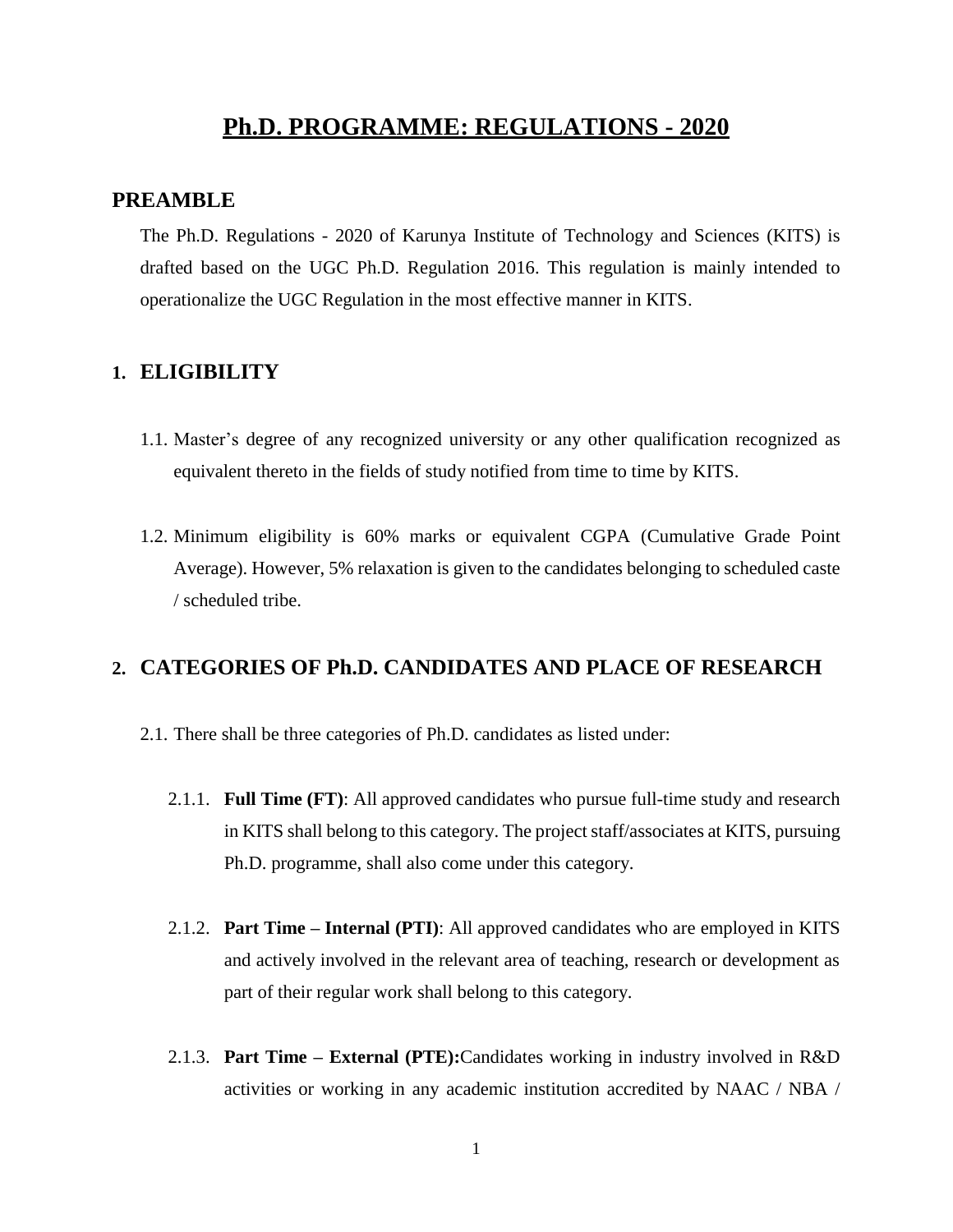ABET or research organizations recognized by KITS, and who are permitted to pursue Ph.D. programme in this institution while continuing in their job, shall belong to this category. While such candidates shall pursue research in their place of employment, they are expected to report to their respective supervisors as and when required.

#### **2.2. Research Outside KITS:**

During the course of the Ph.D. programme, for reasons approved by the Doctoral Committee (DC), a candidate may be permitted to spend a maximum of one year in an institution or on a project approved for the purpose, outside KITS for carrying out research in areas related to the subject of investigation. The conditions for this will be laid down by the Board of Research and Consultancy (BRC) from time to time.

### **3. DURATION OF THE PROGRAMME**

3.1. The duration of the programme and minimum time for submission of thesis after the date of registration for different streams of candidates will be as per the table given below:

| <b>Qualifying Degree</b> |                                                                                                   | <b>Full time</b> | <b>Part Time</b> |
|--------------------------|---------------------------------------------------------------------------------------------------|------------------|------------------|
| A                        | Engineering/<br>Master's<br>degree in<br>Agriculture/Veterinary Sciences/Medicine,<br>etc.        |                  |                  |
| B                        | Master's degree in Science (Research) /<br>M.Phil. in Arts / Science / Humanities /<br>Management | 3 years          | 4 years          |
| $\mathbf C$              | Master's degree in Arts / Science /<br>Humanities / Management / Education                        |                  |                  |

- 3.2. In all the above categories, the maximum period for completing the Ph.D. programme shall be six years. In exceptional cases, maximum period shall be extended by half a year at a time, maximum of four times based on the recommendation of DC. This is subject to the approval of BRC.
- 3.3. A candidate can avail a break in study on medical / any valid reasons during the course of study. This period will not be counted as part of the minimum / maximum period.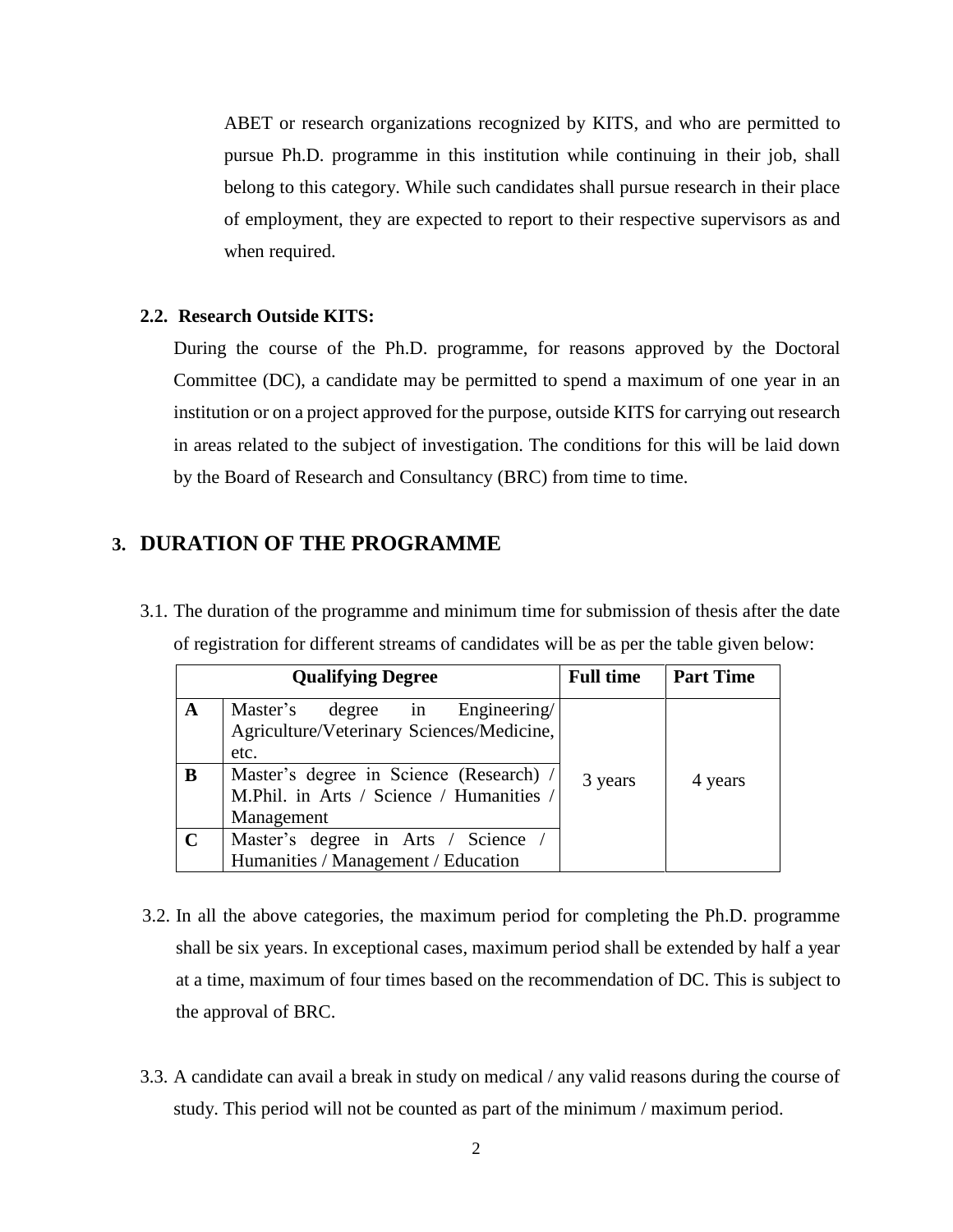### **4. ADMISSION PROCEDURE**

- 4.1. Candidates aspiring to register for Ph.D. degree shall submit the application in the prescribed proforma through proper channel, wherever applicable in response to the advertisement by KITS.
- 4.2. All eligible applicants will be called for a written test and an interview. The admissions will be based on the merit list which is prepared considering consistent academic and research record, performance in the entrance test and interview. The cut-off for selection is 50%.
- 4.3. The eligible candidate will be issued a provisional admission letter by the Admission Office of KITS.
- 4.4. Candidates shall be admitted for the programme only at the beginning of the semester. The candidate will continue to pay the prescribed annual fees as fixed at the beginning of the semester of registration**,** in order to keep the Ph.D. registration valid until the thesis is submitted. If a candidate fails to do so within the permissible dates of payment of fees, the registration shall be withdrawn and the candidate's name removed from the rolls after referring to the supervisor.
- 4.5. Provisional admission will be given in the beginning only after paying the fees and submission of all original certificates as required by KITS.
- 4.6. Within a week of admission, the Department Research Committee (DRC) along with all approved research supervisors of the department will allocate supervisors for each candidate and the same will be approved by the Head of the Department (HoD) and copy sent to the Registrar and Dean of the School for subsequent ratification by BRC.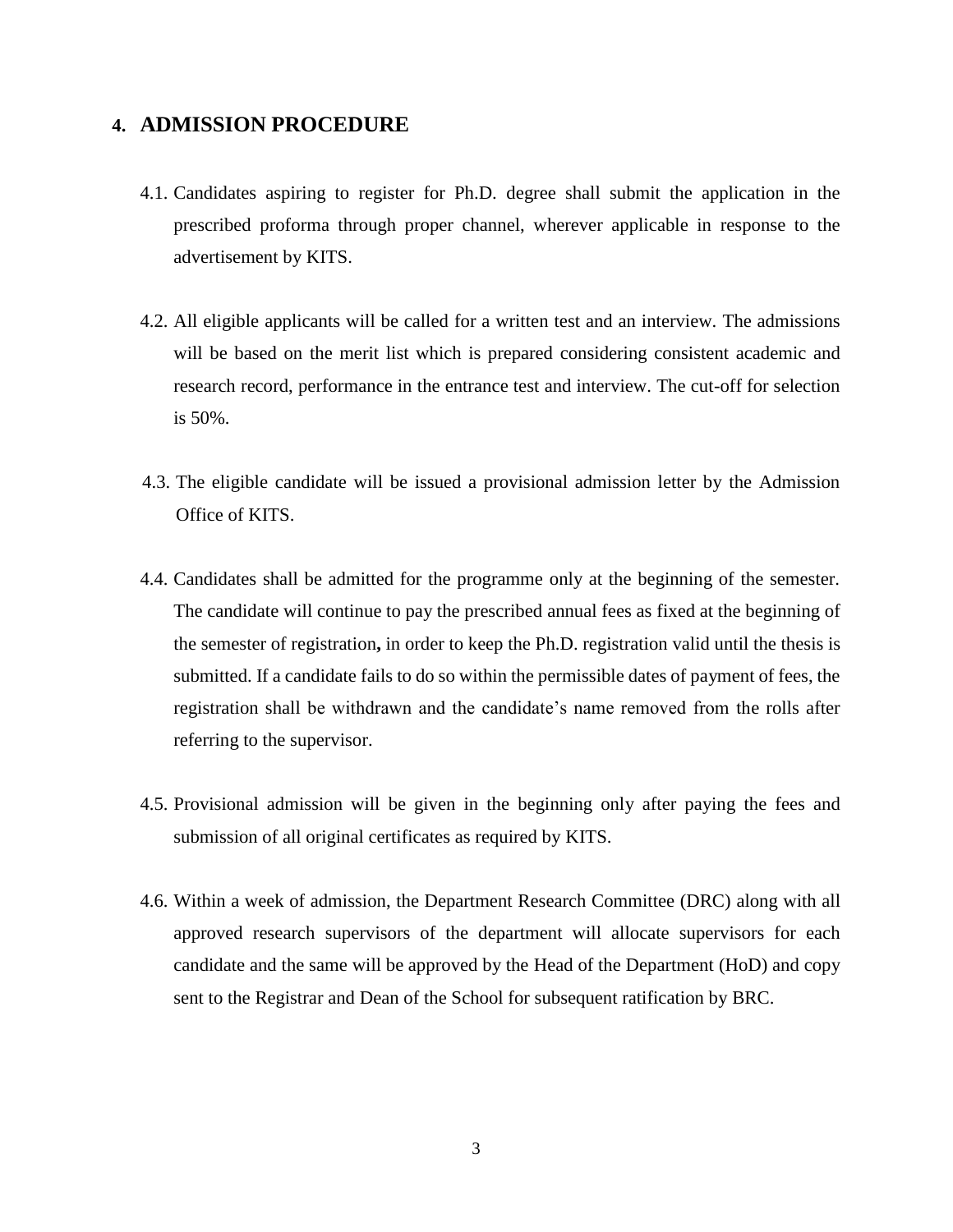4.7. The letter confirming the registration will be issued after the candidate successfully defends comprehensive viva-voce. The date of registration shall be the date on which the Zeroth DC is held.

#### **4.8. Transfer Policy:**

- 4.8.1. A Ph.D. scholar, who has registered under another university and wishes to transfer his Ph.D. registration to KITS, shall produce a 'no objection certificate' (NOC) from: i) the university concerned, ii) supervisor of the previous organization, iii) joint supervisor (if any), and iv) department concerned.
- 4.8.2. The Director (Admissions) shall forward the application form along with NOCs to the department for scrutiny and action. DRC shall interview the scholar and verify his/her credentials, subject knowledge, extent and quality of research work carried out and submit the recommendation to the Registrar through the Dean of the School and Dean (Research)/Coordinator (Research).
- 4.8.3. Upon granting admission in KITS, the HoD shall appoint the supervisor based on the expertise in the area of research concerned. The supervisor shall constitute DC as per the existing norms. DC shall recommend the minimum/maximum period of completion and the number of credits that can be transferred, if the scholar has already completed the course work. The recommendations of DC shall be validated by the office of Dean (Research)/ Coordinator (Research) and the same shall be submitted for approval to the Chairman, BRC.

#### **5. SUPERVISORS AND NUMBER OF CANDIDATES**

#### **5.1. Recognition:**

Recognition of supervisor for guiding a Ph.D. scholar will be accorded by the Chairman, Academic Council (AC) based on an application in the prescribed format and on the recommendations of BRC, provided the applicant possess the following: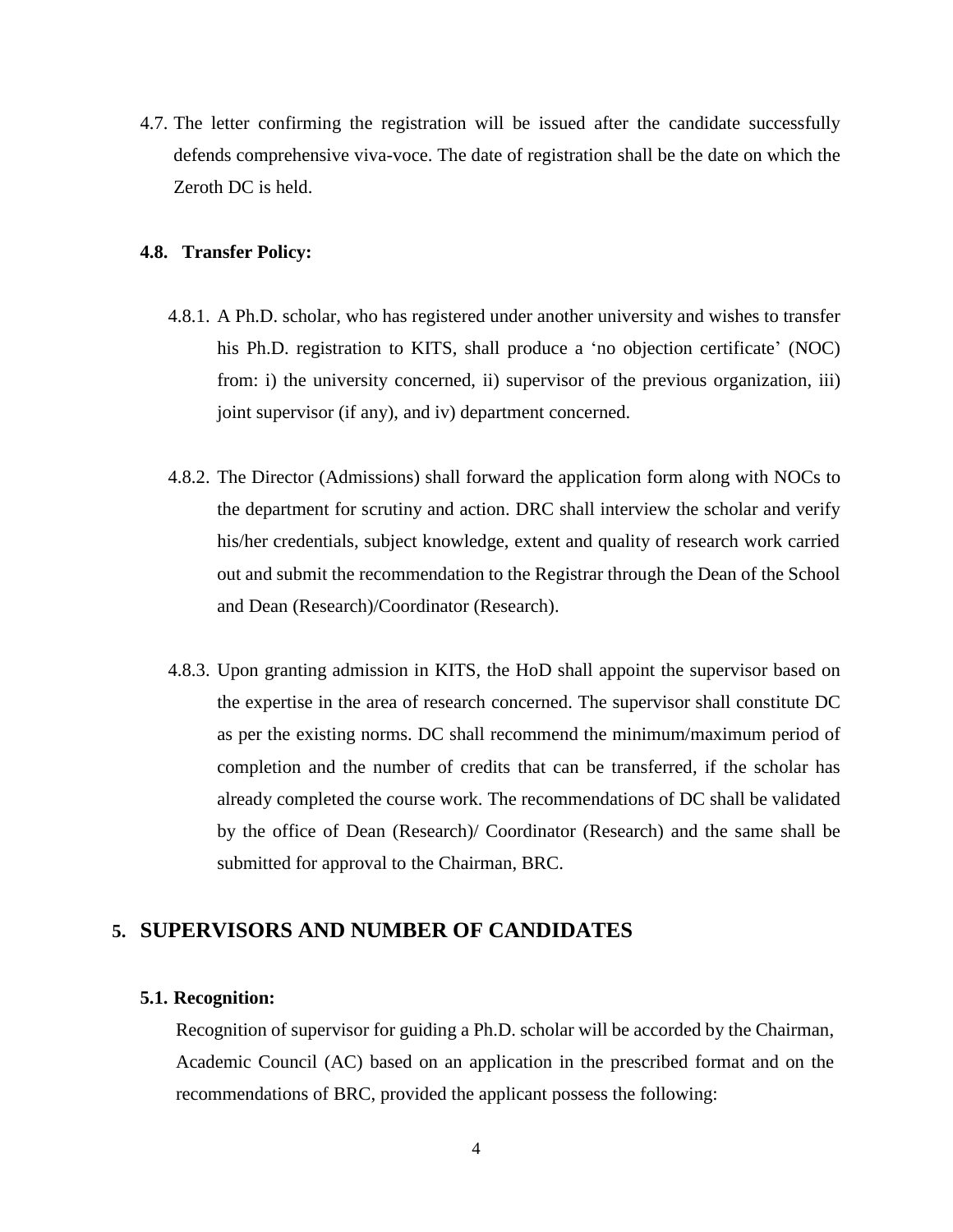- 5.1.1. A Ph.D. degree in the relevant or allied areas of research in which he/she proposes to guide the candidate;
- 5.1.2. A minimum of two publications in the relevant or allied areas of research in a refereed journal (with Scopus index/ Web of Science) or one patent;
- 5.1.3. He / she should have completed one year after the award of Ph.D. degree with one publication in a journal with Scopus index after Ph.D.;
- 5.1.4. He / she should have applied for research funding to government or reputed private institutions as the Principal Investigator (PI);
- 5.1.5. He / she should have a minimum of three years of service left at the institute.
- 5.2. An updated and approved panel of recognized supervisors for the Ph.D. programme at KITS shall be maintained by the Office of the Dean (Research)/ Coordinator (Academic Research). Faculty members of KITS, who can guide in interdisciplinary areas, shall register themselves in the relevant departments. DRC shall examine and recommend the application form to BRC. The faculty member can be included in the panel of recognized supervisors after the approval of BRC.
- 5.3. All categories of Ph.D. candidates shall be required to work under a recognized supervisor of KITS. The scholars can also have a joint supervisor depending on the nature of work.
- 5.4. In the case of PTE scholars, there shall be a coordinator from the organization where the candidate proposes to do research, if the research involves experiments and/or data collection as specified by DC.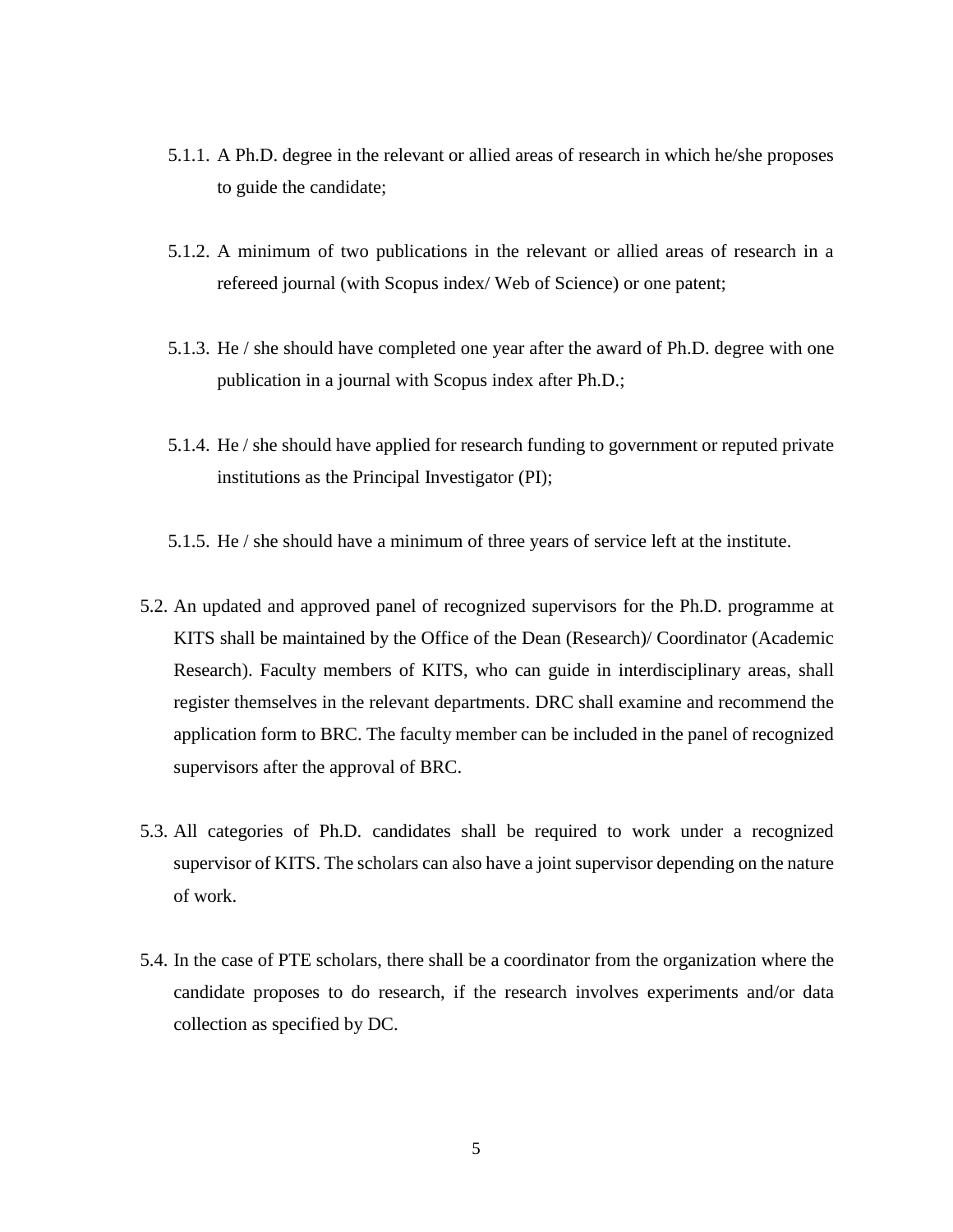- 5.5. When the supervisor of a candidate happens to be away from KITS on other assignments for more than six months, he/she may continue to guide the candidate, but a joint supervisor / coordinator from KITS shall be officially nominated by DRC considering the research capabilities, background and willingness, as per Section 5.1 of this Regulation, in consultation with the supervisor.
- 5.6. If the supervisor is terminated from the service, his recognition as supervisor stands cancelled.
- 5.7. When a supervisor resigns from KITS, he/she shall forfeit his/her claim as a research guide unless otherwise recommended by the Chairman, BRC considering all relevant factors.
- 5.8. All recognized supervisors shall comply with the code of conduct of KITS for supervisors and shall submit an undertaking to that effect.

#### **5.9. Provision for Changes:**

#### *5.9.1. Change of Supervisor:*

The research scholar may write to HoD, in case a change of supervisor is essential. The HoD will request DRC to scrutinize the request and send its recommendations. If DRC approves the request, a new supervisor is assigned with required credentials as per Section 5.1. The HoD shall appoint the new supervisor after getting an NoC from the previous supervisor. This shall subsequently be ratified by BRC. In such cases, DC can also be reconstituted by the new supervisor with the approval of HoD after obtaining an NoC from the previous DC members.

#### *5.9.2. Change of Category:*

A FT research scholar may change the category from FT to PT and vice-versa depending on valid grounds. The research scholar shall write a letter to the HoD along with the recommendations of DC. In such cases, the duration of the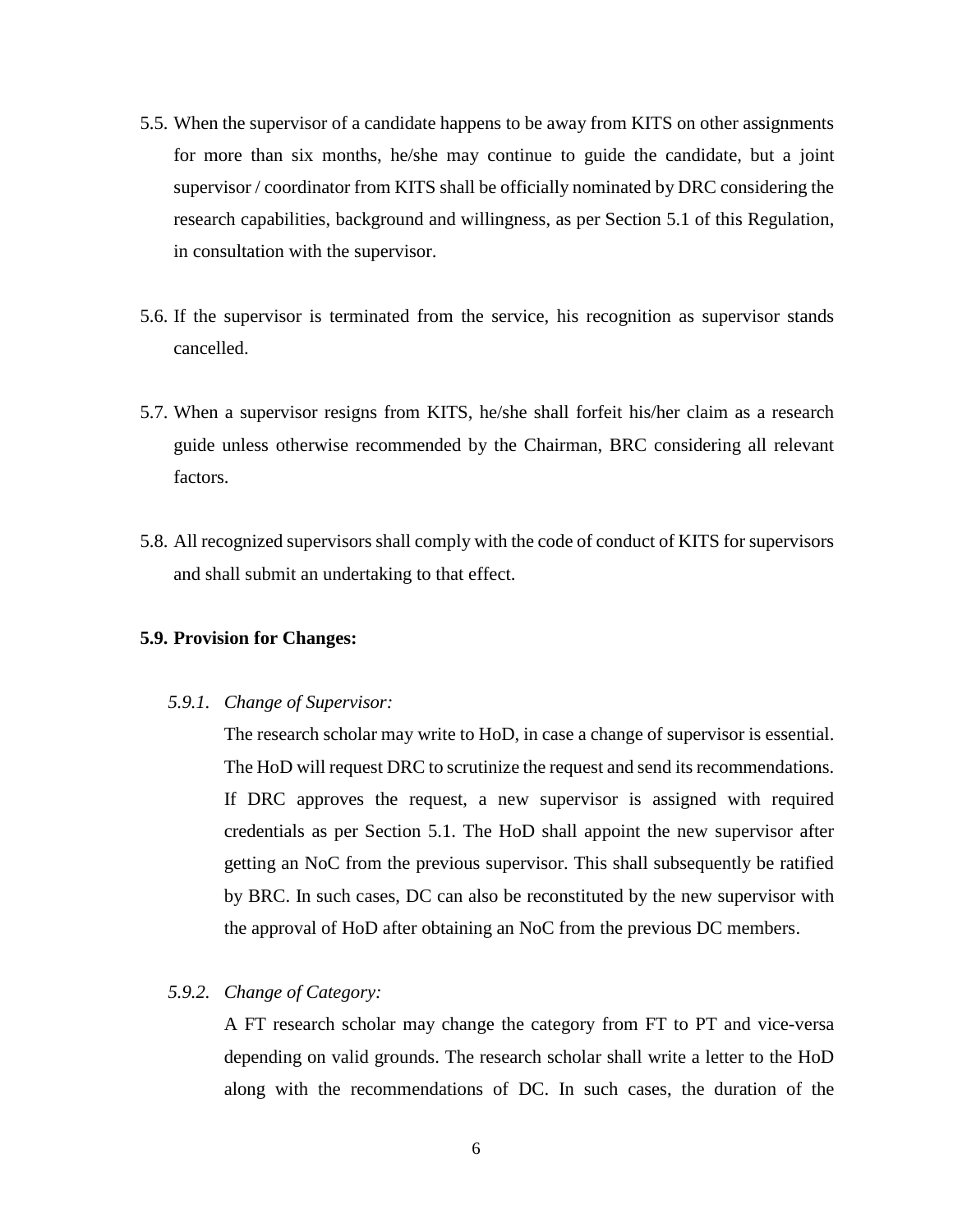programme shall be pro-rated by the office of Academic Research. Changing the category from FT to PT is possible only after six months from the date of registration. The change shall subsequently be ratified by BRC.

#### **5.10. Number of Candidates:**

A supervisor shall have a maximum of six doctoral candidates at any point of time. In addition to this, a supervisor can act as joint supervisor for not more than two candidates.

### **6. DOCTORAL COMMITTEE**

- 6.1. There shall be a DC for every scholar to monitor the progress of research work.
- 6.2. For every scholar, the supervisor shall furnish a panel of three experts from outside KITS with doctoral degree in the field of proposed research, from the faculty members of a university / affiliated college / experts from  $R&D$  departments / national laboratories / any other relevant laboratories, from which one expert will be selected by the HoD.
- 6.3. The HoD will select a second expert from KITS based on an internal panel list submitted by the supervisor.
- 6.4. The supervisor of the scholar shall be the convener of DC.
- 6.5. The joint supervisor, wherever applicable, shall also be a Member.
- 6.6. In the event of the supervisor of KITS leaving the University temporarily or permanently, the joint supervisor / coordinator shall be the convener.
- 6.7. All communications shall be routed through the HoD as far as possible.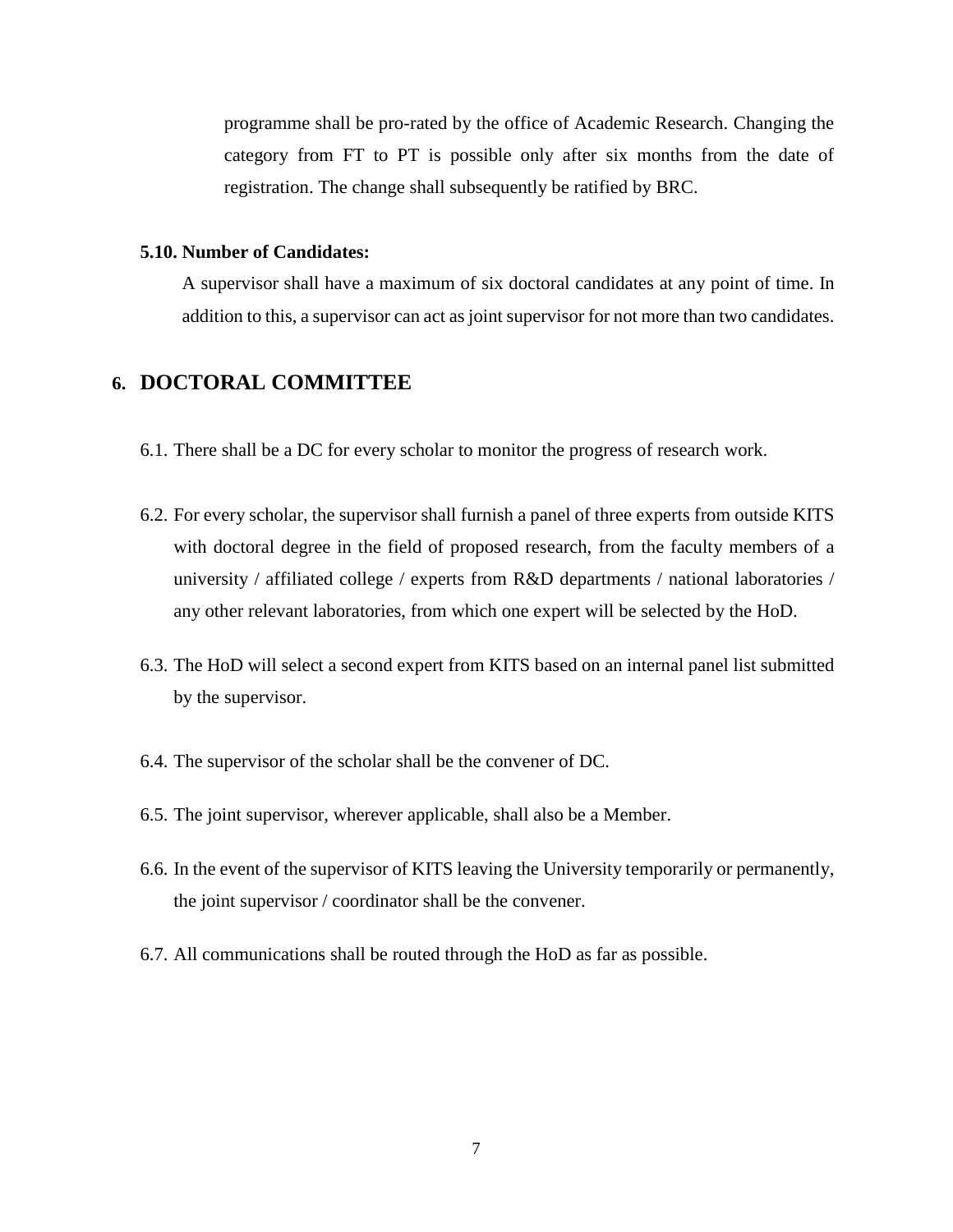# **7. PRESCRIPTION OF COURSE WORK AND COMPREHENSIVE VIVA-VOCE**

#### **7.1. Course Work:**

- 7.1.1. DC of the candidate shall meet within thirty days of admission and prescribe the course work for the candidate.
- 7.1.2. Three courses at the PG level and literature review are mandatory, for all scholars. The prescribed courses must be offered under any approved programme of KITS and should not have been studied by the scholar during his/her post graduate course. The course work along with literature survey shall be recommended by DC in the Zeroth DC meeting.
- 7.1.3. All PT/FT scholars should undergo research methodology as one of the three courses in regular mode. If a research scholar has already completed the research methodology course in M.Phil. / M.S. programme, he/she may be exempted from registering for the same but he/she has to study another course *in lieu* of it, as recommended by DC.
- 7.1.4. FT scholars are required to attend class work for a minimum of 2 courses (research methodology and one department subject, if offered) and fulfil the requirement of 85% attendance. All PT scholars are expected to register their courses, except research methodology, under self-study mode with the Controller of Examinations (CoE) as per the guidelines.
- 7.1.5. Every student has to undertake course work for a minimum period of one semester for subjects at PG level being offered under any approved programme of KITS as recommended by DC.
- 7.1.6. No change in the courses prescribed shall be made without the prior approval of DC.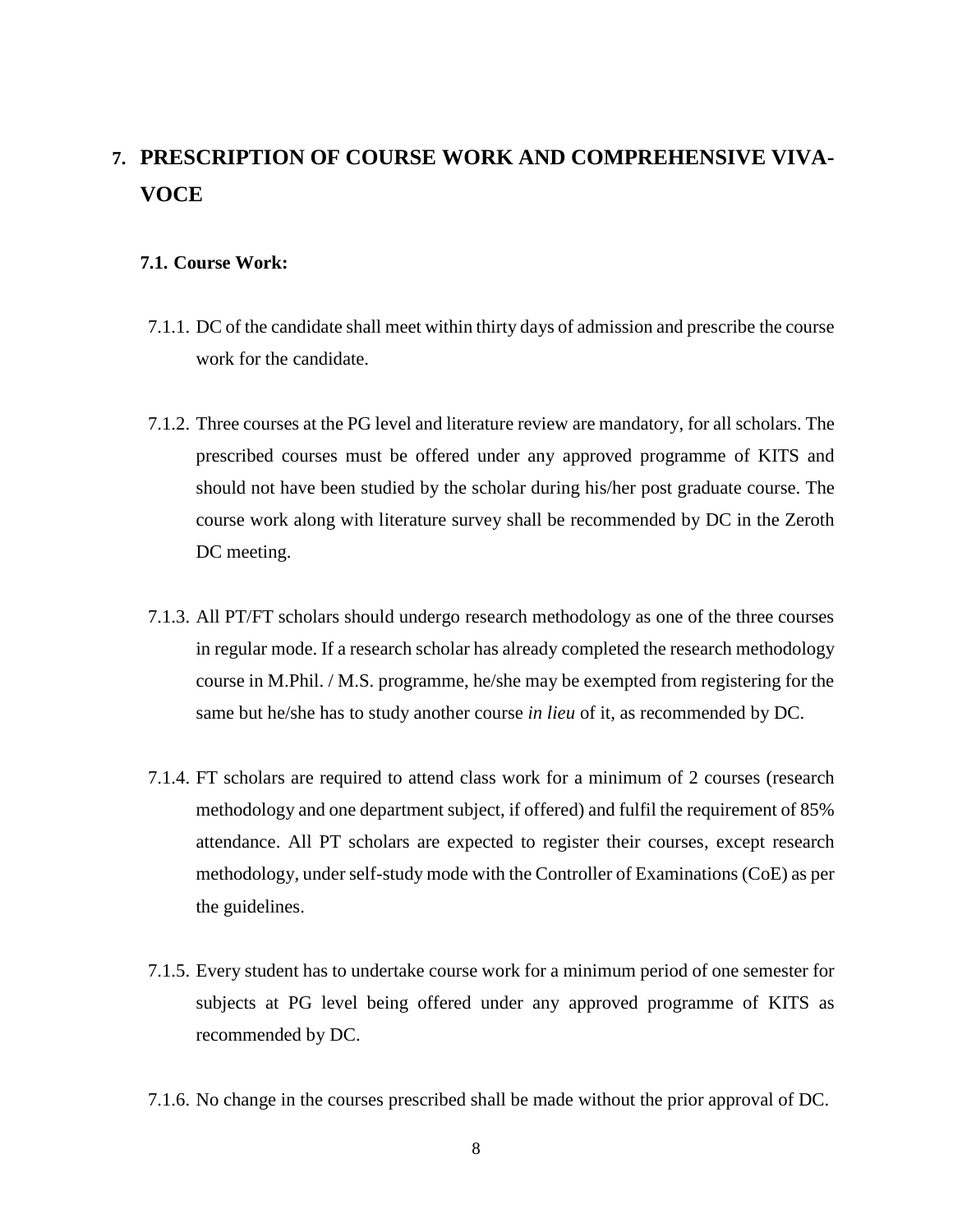- 7.1.7. The scholars are required to register for courses including the literature survey (0:0:4) within 15 days after the commencement of any semester.
- 7.1.8. Every student should acquire a minimum CGPA of 6.0 through prescribed courses, failing which the scholar shall reappear for the examinations in one or more courses in which the scholar has scored low grades to acquire the minimum required CGPA, except in the case of literature survey.
- 7.1.9. As part of the course work, at the end of the semester, every scholar is required to submit an extensive literature review report and present it in a seminar for which a credit of 0:0:4 is assigned. The presentation should be comprehensive and exhaustive and will be open to all faculty and research students of the department and shall be attended by DC members.

#### **7.2. Comprehensive Viva-voce:**

- 7.2.1. Comprehensive viva-voce should be conducted after the completion of course work and literature review but within 18 months of the date of registration.
- 7.2.2. Comprehensive viva-voce shall be conducted by DC members.
- 7.2.3. Subject code for comprehensive viva-voce will be CV3991.
- 7.2.4. The scholar can proceed further with his/her research work, only if his/her performance in the comprehensive viva-voce is found to be satisfactory.
- 7.2.5. If the scholar's performance in the comprehensive viva-voce is found to be unsatisfactory he/she may be given one more chance for reappearance. His/her Ph.D. registration will be cancelled, if he/she fails in the second attempt.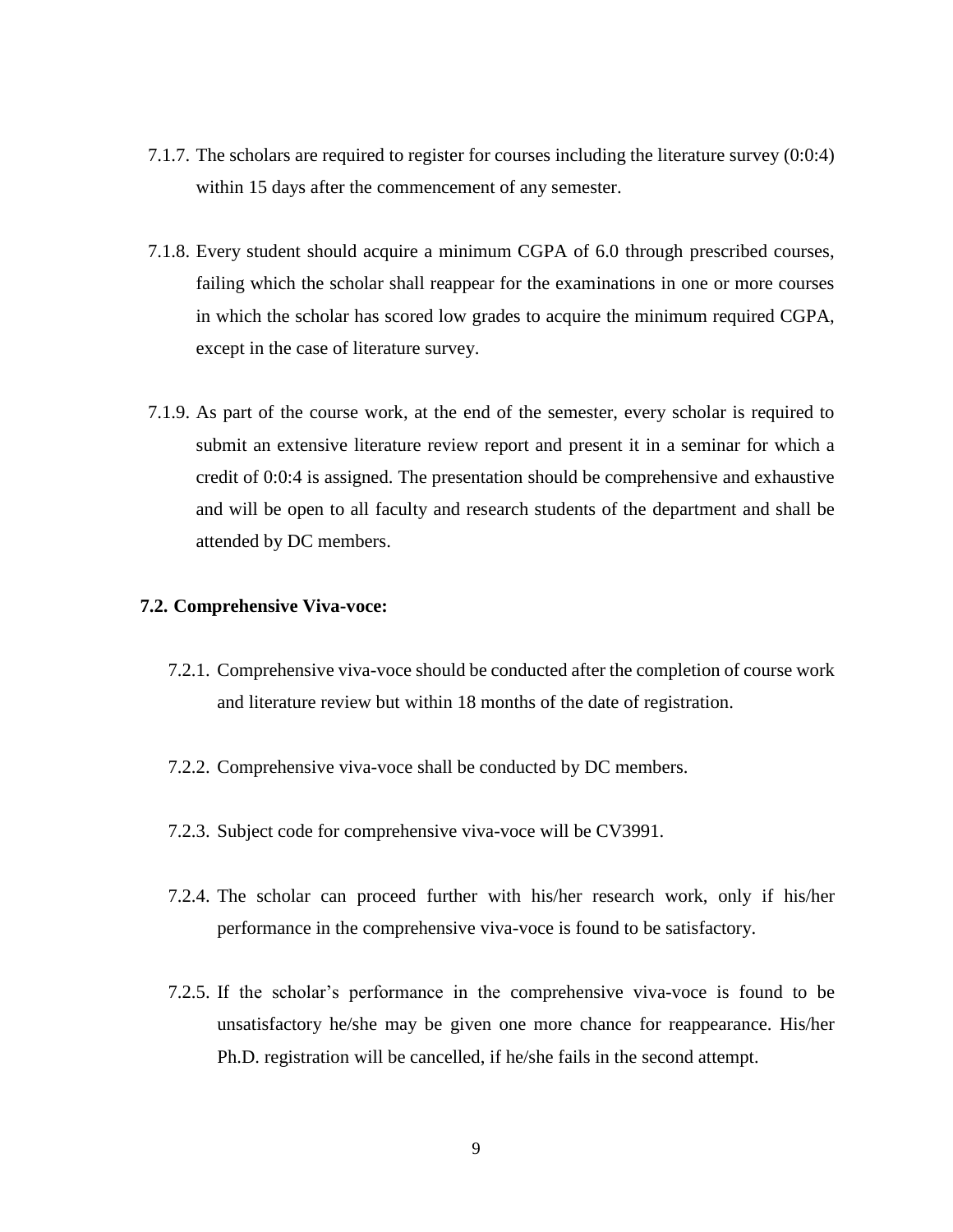### **8. MONITORING THE PROGRESS OF CANDIDATES**

#### **8.1. Submission of Progress Report and Fee Receipt:**

- 8.1.1. Every PT/FT research scholar of KITS shall submit the progress report of the previous semester and the fee receipt of the current semester on or before fifth working day of every semester, till the submission of thesis.
- 8.1.2. If a scholar fails to do it on or before fifth working day of every semester, a reminder notification will be sent from the Research Office through SMS/email to submit the progress report and fee receipt before the fifteenth working day with a late fee of  $Rs.500/-$ .
- 8.1.3. A scholar, who fails to respond to this will be put on 'out-of-rolls' on the sixteenth working day. Subsequently for re-joining the course, the scholar will have to pay the re-admission fee of Rs.1000/-. There will not be any extension in the minimum or maximum duration of submission of thesis *in lieu* of the period in which the student was 'out-of-rolls'.
- 8.1.4. If the scholar fails to respond throughout the semester to clear his 'out-of-rolls' by paying the fee and submitting the progress report, the registration of the scholar shall be automatically cancelled at the end of the semester.

#### **8.2. Discussion with Supervisor:**

8.2.1. Each FT scholar is required to meet and discuss with his / her supervisor(s) at least once in a week and report the progress of the research work. The scholar has to be present in KITS every working day and do required works related to his/her Ph.D. programme.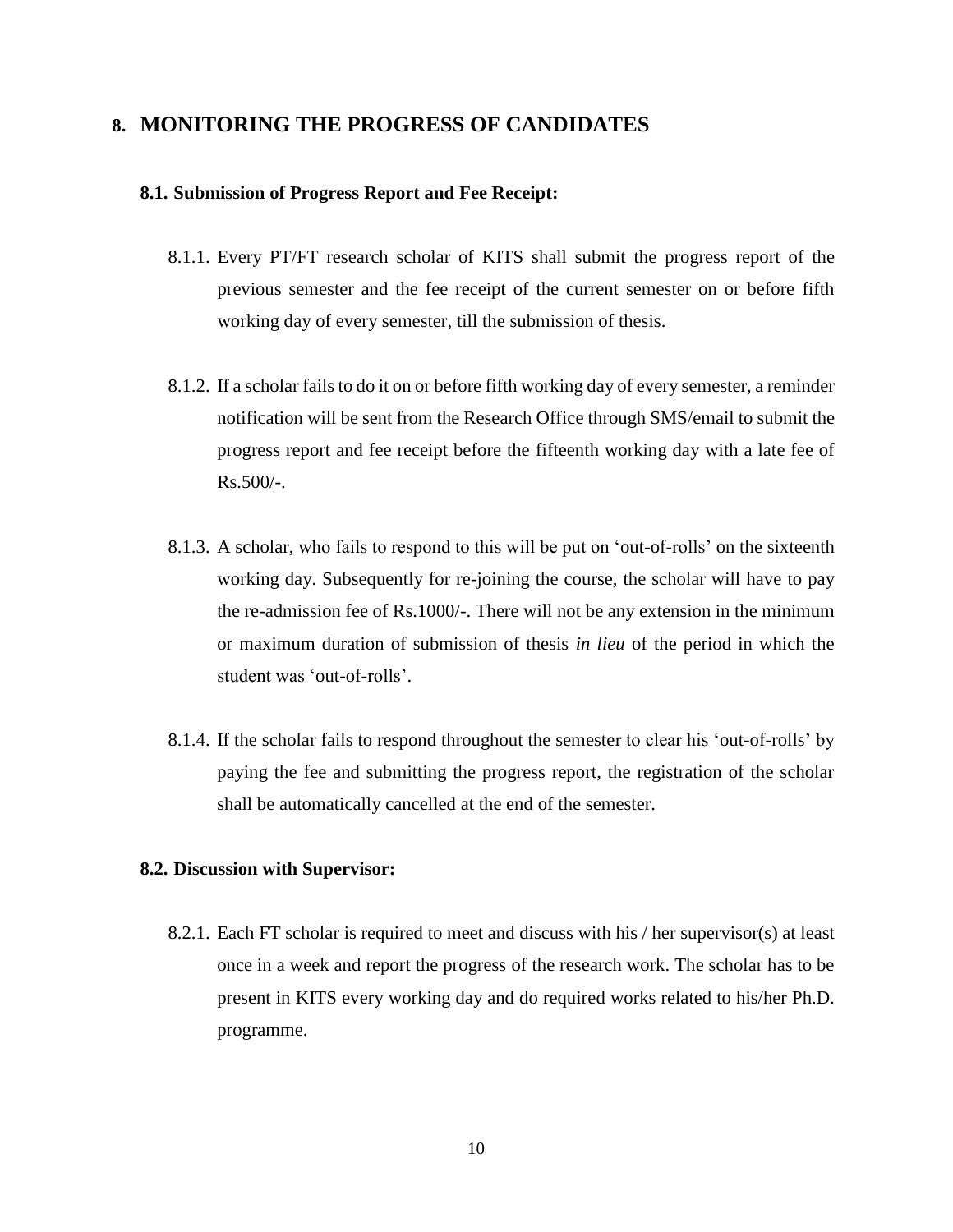- 8.2.2. PTI scholars are required to meet and discuss with his / her supervisor(s) at least once in a month and report the progress of the research work.
- 8.2.3. PTE scholars are required to meet and discuss with his / her supervisor(s) at least once in two months and report the progress of the research work, if they are working far away from KITS.
- 8.2.4. PTE scholars are required to meet and discuss with his / her supervisor (s) at least once in six months and report the progress of the research work, if they are working outside India.
- 8.2.5. All PTE scholars should submit NOC from their current employers every year before  $31<sup>st</sup>$  July.
- 8.3. The supervisor shall arrange DC meetings with the external member once during the Zeroth DC meeting, followed by one during the comprehensive literature survey and finally another during the Synopsis DC meeting. If required, DC meetings other than those specified above can be conducted with the external member through video conferencing, which is not mandatory. The supervisor will send the minutes [Proforma VIIa] of DC meeting along with the progress report to HoD and a copy to the office of Academic Research. Irregularities in conducting DC meetings and submission of progress reports may lead to the cancellation of registration of the candidate.

### **9. CANCELLATION OF REGISTRATION**

The registration of a candidate, whose progress is either not satisfactory or who has exceeded the maximum period (including grace period) stipulated for the Ph.D. programme or fails to respond as given in section 8.1.4., shall be cancelled by BRC based on the recommendation of DC.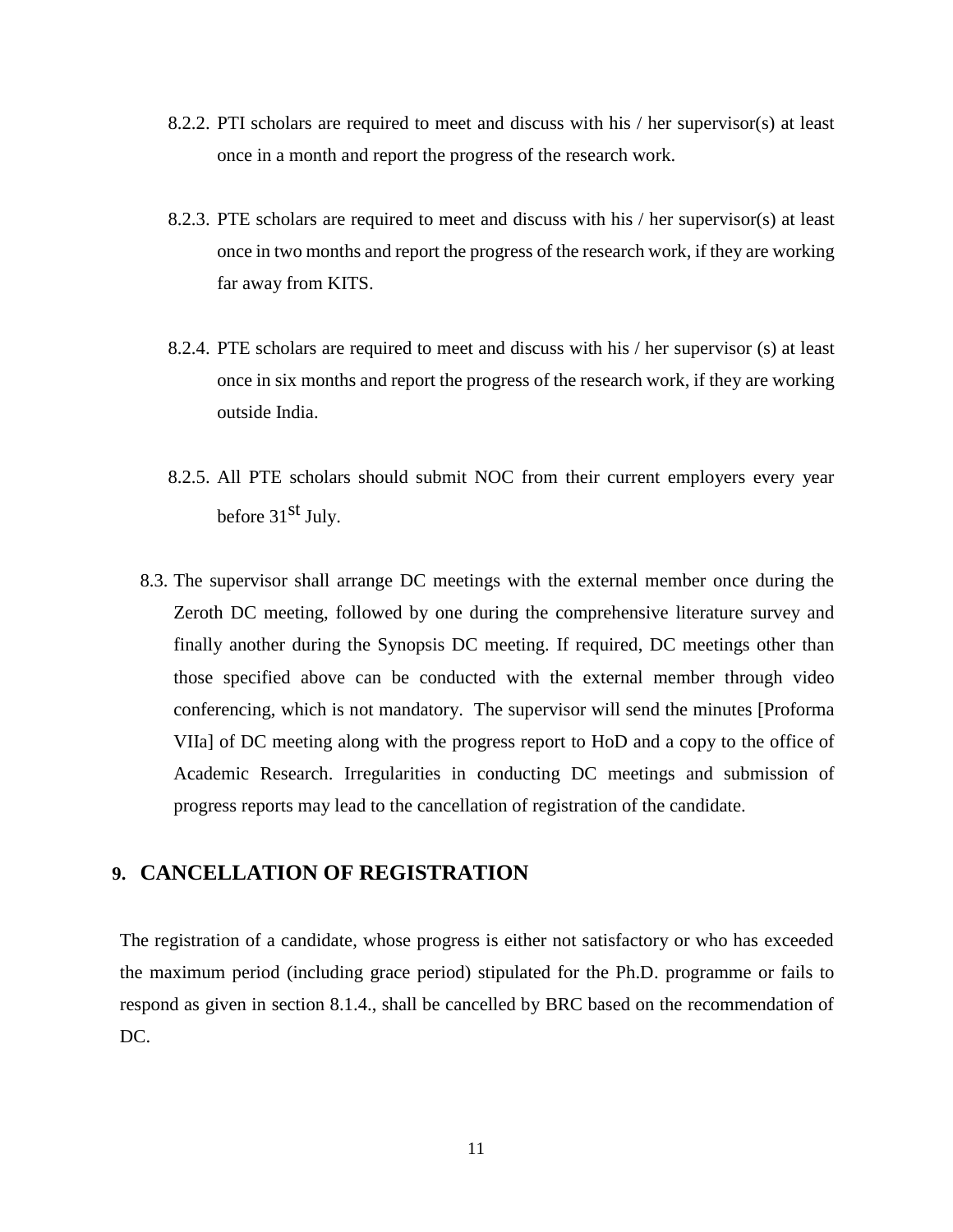#### **10. SYNOPSIS OF THESIS**

- 10.1. On satisfactory completion of the research work and after the successful completion of all prescribed courses, seminar on literature survey, and the comprehensive viva-voce, the candidate shall submit six copies of the synopsis of the Ph.D. work to DC through the supervisor. The earliest date for the submission of synopsis shall be six months before the expected date of submission of thesis as per the norms. However, the thesis can be submitted only after the completion of the specified minimum period.
- 10.2. The synopsis shall be accepted only when the research scholar has fulfilled the following:
	- 10.2.1. At least two papers either published or accepted for publication in a refereed national / international journal (indexed in Scopus / Web of Science)

**and**

10.2.2. At least two papers presented in national / international conferences conducted by institutions of national importance or other premier institutions (copy of the certificate endorsing the presentation should be produced for record)

#### **OR**

10.2.3. At least one patent filed and published (through KU - IPR Cell)

**and**

10.2.4. One publication in a refereed national / international journal (indexed in Scopus / Web of Science)

#### **OR**

10.2.5. At least one patent licensed for technology development to an industry

**and**

- 10.2.6. One publication in proceedings of an international conference
- 10.3. The viva-voce on synopsis shall be conducted by DC in the presence of all faculty members and research scholars of the department concerned. After satisfactory presentation of the research work reported in the synopsis, DC shall forward six copies of the revised synopsis including the feedback based on the viva-voce to the office of Academic Research along with the panel of examiners (to be made available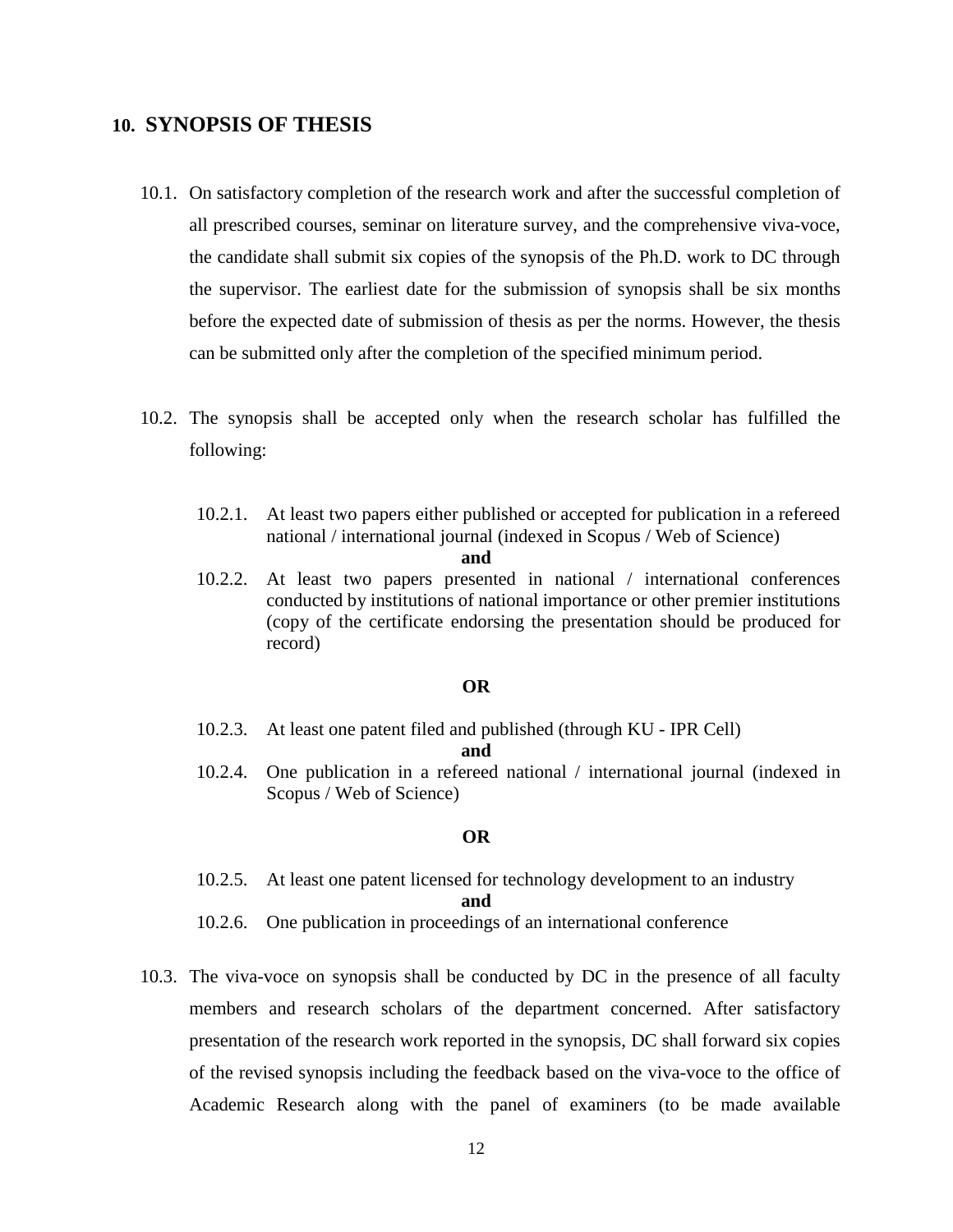confidentially). There shall be three examiners each in three different panels: i) from outside India; ii) from outside Tamil Nadu, Pondicherry and Kerala; and iii) from within Tamil Nadu, Pondicherry and Kerala.

### **11. SUBMISSION OF THESIS**

- 11.1. The thesis has to be checked for similarity using the plagiarism software available with HoD, and the generated report signed by the supervisor and HoD and submitted along with the thesis. The permissible limit of similarity is 25% excluding those reflecting the works of the author of the thesis under consideration.
- 11.2. The thesis shall be prepared in the format prescribed by KITS highlighting the original research work of the candidate leading to the discovery of new facts, methods or techniques or correlation of facts already known (analytical, experimental, etc.), demonstrating a quality as to make a definite contribution to the advancement of knowledge. The candidate's ability to undertake independent research and present the findings in an appropriate manner with actual accomplishments of the work have to be plainly stated and honestly appraised.
- 11.3. The thesis shall be scrutinized by a senior faculty of the department concerned, nominated by HoD who will assess the overall layout, contents and the quality of presentation of the thesis. The deviation, if any, shall be rectified by the scholar in consultation with the supervisor and the same shall be approved by HoD.
- 11.4. Three copies of the thesis shall be prepared and submitted to the office of Academic Research in accordance with the format and style prescribed. Thesis shall be submitted within six months of the approval of the synopsis by DC. Under no circumstances, the submission of thesis can be delayed. However, under extraordinary circumstances, an extension of two months may be permissible with the recommendations of DC.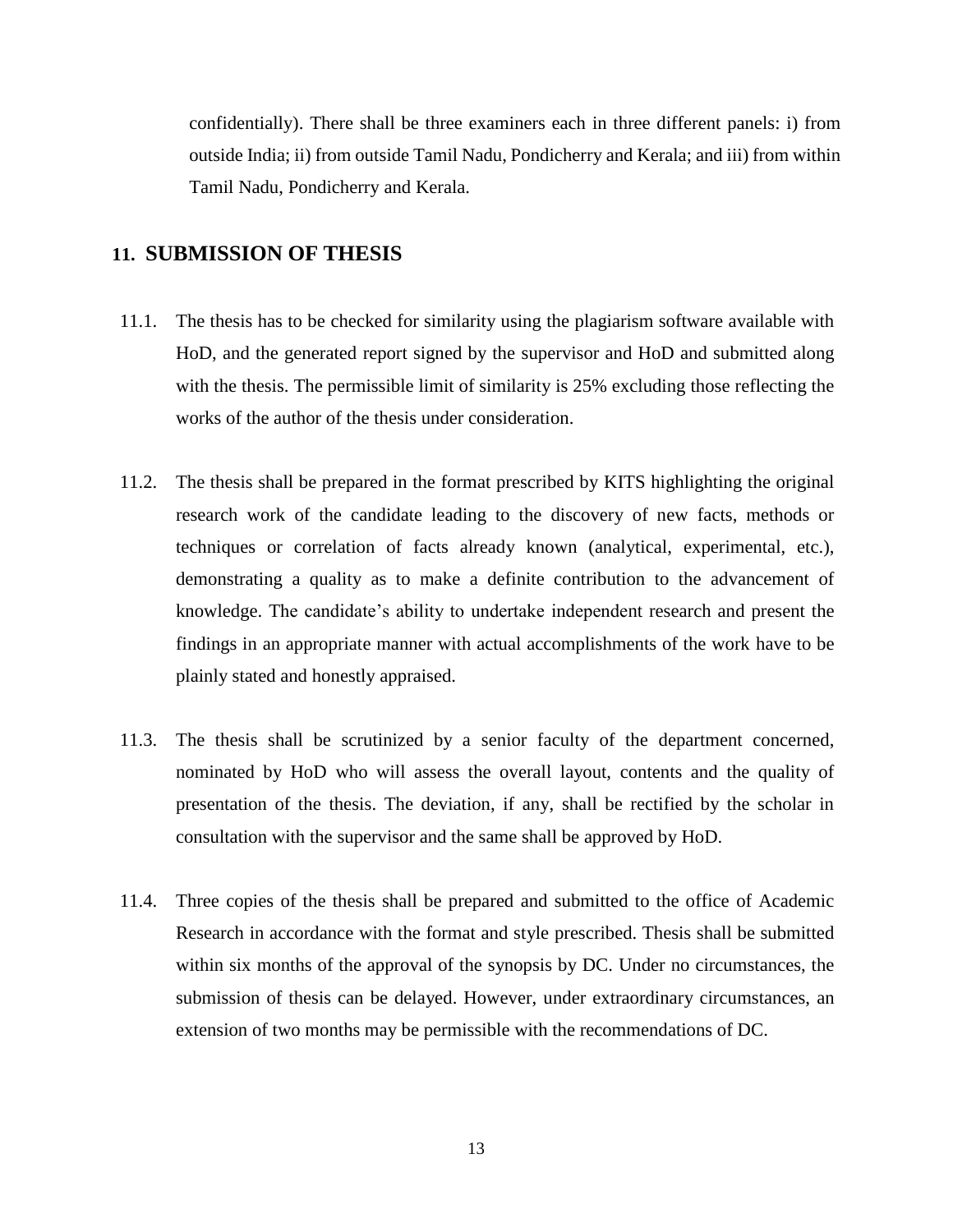- 11.5. The thesis shall include a certificate from the concerned supervisor (and joint supervisor/coordinator, if any) to the effect that the thesis is a record of the bonafide research work carried out by the candidate under his/her/their supervision and guidance and that the work reported in the thesis has not been submitted elsewhere for a degree or diploma.
- 11.6. Instructions to candidates for submitting synopsis and thesis shall be laid down by the office of Academic Research from time to time and the same shall be followed by the scholars.
- 11.7. Fees shall be paid by the candidates on an annual basis, till the submission of the thesis; the candidate will submit a 'no dues' certificate from all concerned to the office of Academic Research. The office of Academic Research will submit the thesis to the CoE for further processing.

### **12. THESIS EVALUATION**

- 12.1.The thesis shall be referred to two examiners from panel (i) and (ii/iii) (refer section 10.3), as nominated by the Vice-Chancellor, from the names recommended by DC.
- 12.2.The CoE has to ensure that the reports of the examiners are received as early as possible. The examiners are expected to send, in the prescribed format, their reports within two months from the date of receipt of the thesis.
- 12.3.The examiner shall include in his / her report an overall assessment, placing the thesis in one of the following categories:
	- 12.3.1. Recommended for the award of the degree of Doctor of Philosophy: highly commended / commended.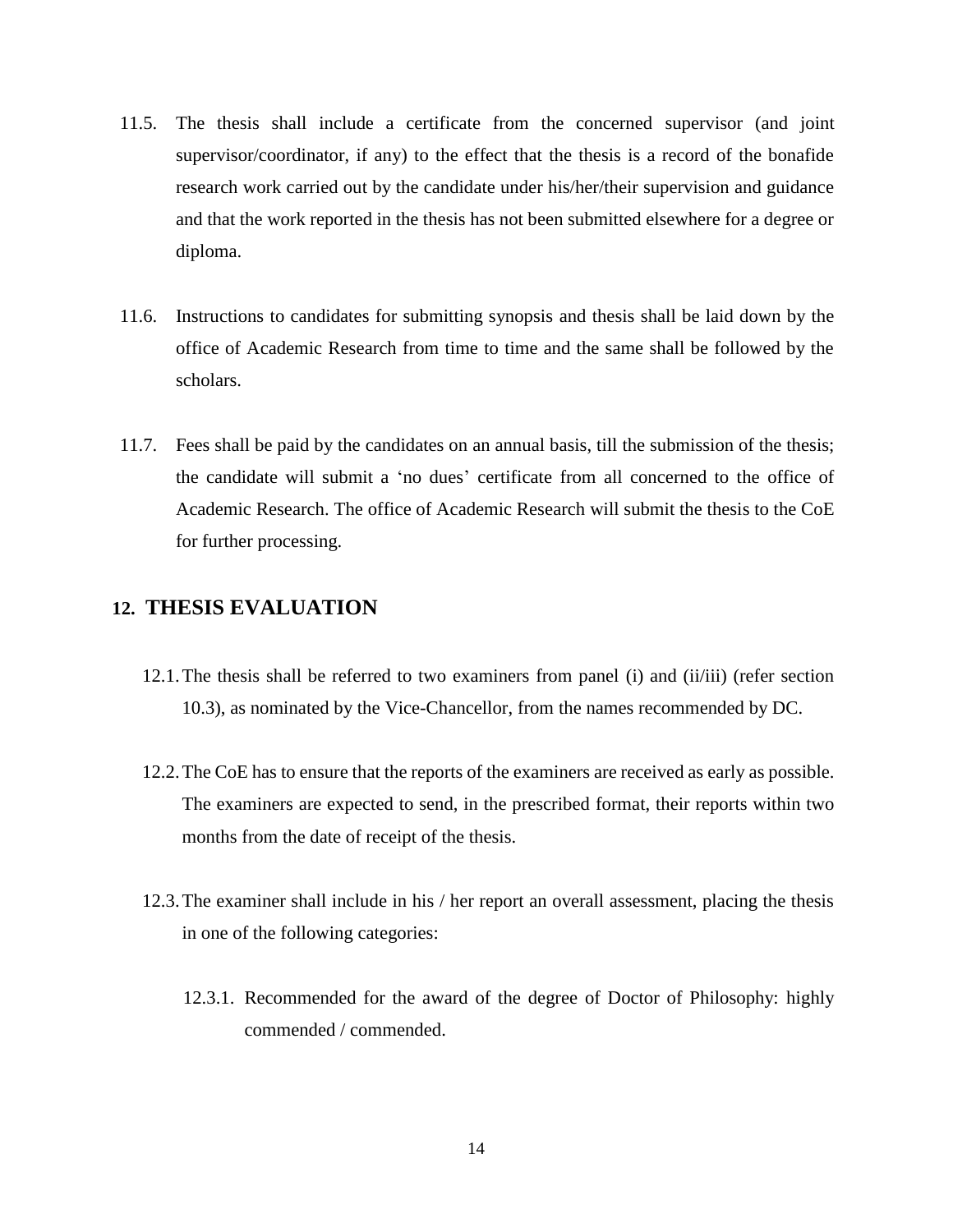12.3.2. Revision required:

12.3.2.1. Revised thesis to be resubmitted.

12.3.2.2. Revised thesis not to be resubmitted.

12.3.3. Rejected.

- 12.4. The examiner shall give a report of about 300 words indicating the standard attained in case the recommendation is 12.3.1, the nature of revision in case the recommendation is 12.3.2 and the reasons in case the recommendation is 12.3.3.
- 12.5. If both the examiners recommend the thesis for the award of the degree, thesis shall be provisionally accepted. Any minor revision, modification etc., suggested by the examiners shall be carried out before the oral examination.
- 12.6. If both the examiners recommend rejection, the thesis shall be rejected and the registration of the scholar stands cancelled.
- 12.7. If one examiner recommends the award of the degree, while the other recommends rejection, then the thesis shall be referred to the third examiner as nominated by the Vice- Chancellor from the panel of examiners. If two of three examiners recommended the award, the thesis shall be provisionally accepted. If two of the examiners recommend rejection, the thesis shall be rejected and the registration of the scholar stands cancelled.
- 12.8. If any examiner recommends revision of the thesis, the candidate shall be permitted only once to revise and resubmit the thesis within 6 months and the revised thesis shall be referred to the same examiner only in the following contexts:
	- 12.8.1. When the examiner recommends new experiments and major modification involving new methodology, and also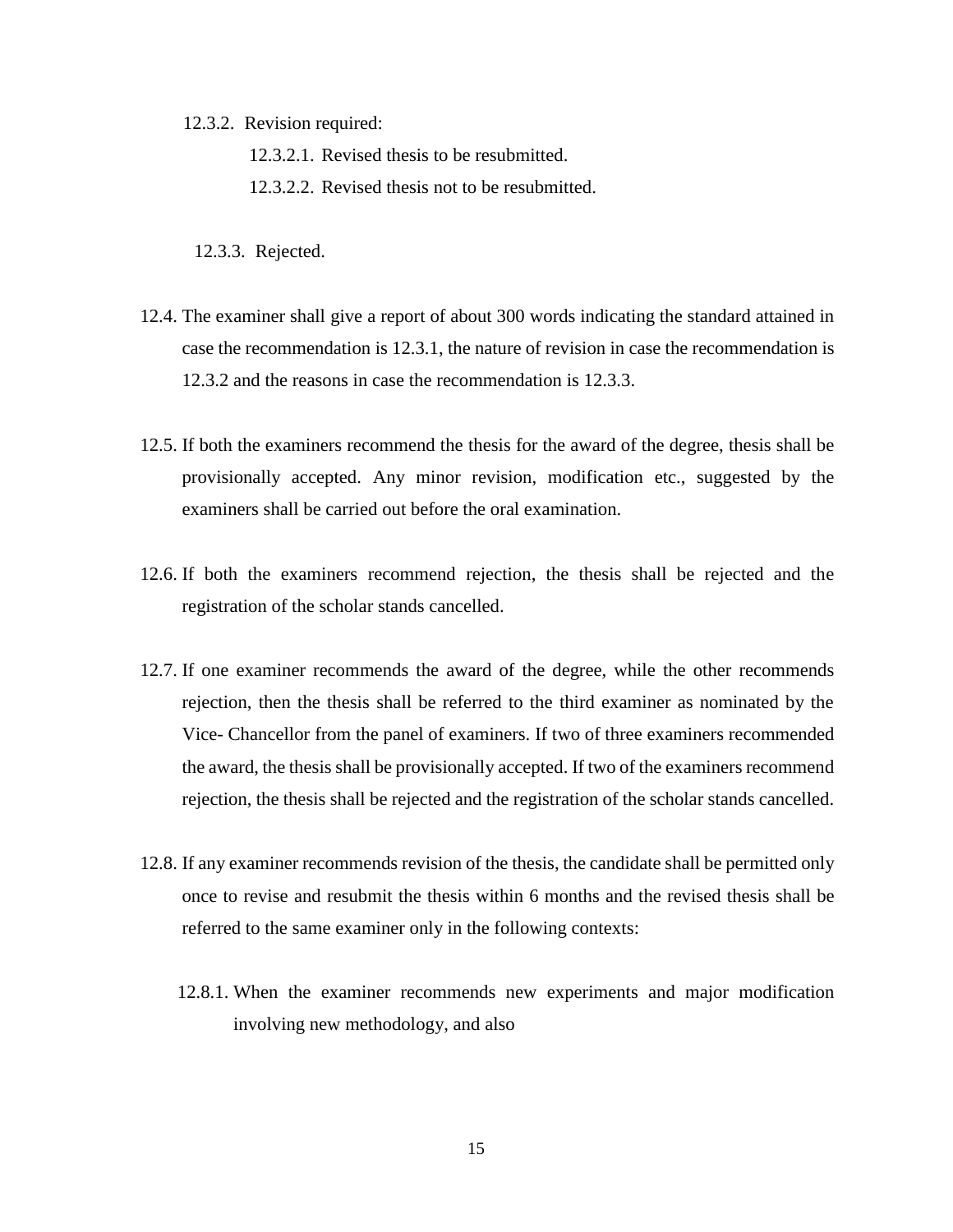- 12.8.2. The examiner insists on sending the thesis back to him/her after revision for offering his final recommendation which should only be either recommended for the award or rejection.
- 12.8.3. In case, the examiner does not insist on sending the thesis back to him, the thesis shall be referred to the supervisor to ascertain the corrections carried out in the thesis as suggested by the examiners.
- 12.8.4. The supervisor shall study the report of the examiners and accordingly send a consolidated report to the CoE. The CoE, based on the approval of Vice-Chancellor, shall constitute an oral examination board, within a period of two months from the receipt of the reports from the supervisor.
- 12.9.Individual cases, not covered in the above clauses, shall be referred to the Vice-Chancellor. On reasons deemed fit, the Vice-Chancellor shall refer the matter to BRC, which in turn shall refer it to the Board of Management (BoM), if necessary.

### **13. ORAL EXAMINATION**

- 13.1. The Oral Examination Board shall consist of:
	- 13.1.1. Chairman (to be nominated by the Vice-Chancellor)
	- 13.1.2. Indian Examiner (who evaluated the thesis)
	- 13.1.3. The Supervisor
	- 13.1.4. Joint Supervisor / Coordinator (if any)
- 13.2. The viva-voce shall be conducted in KITS as "open defence type" examination. The decision of the Board of Oral Examiners shall be final.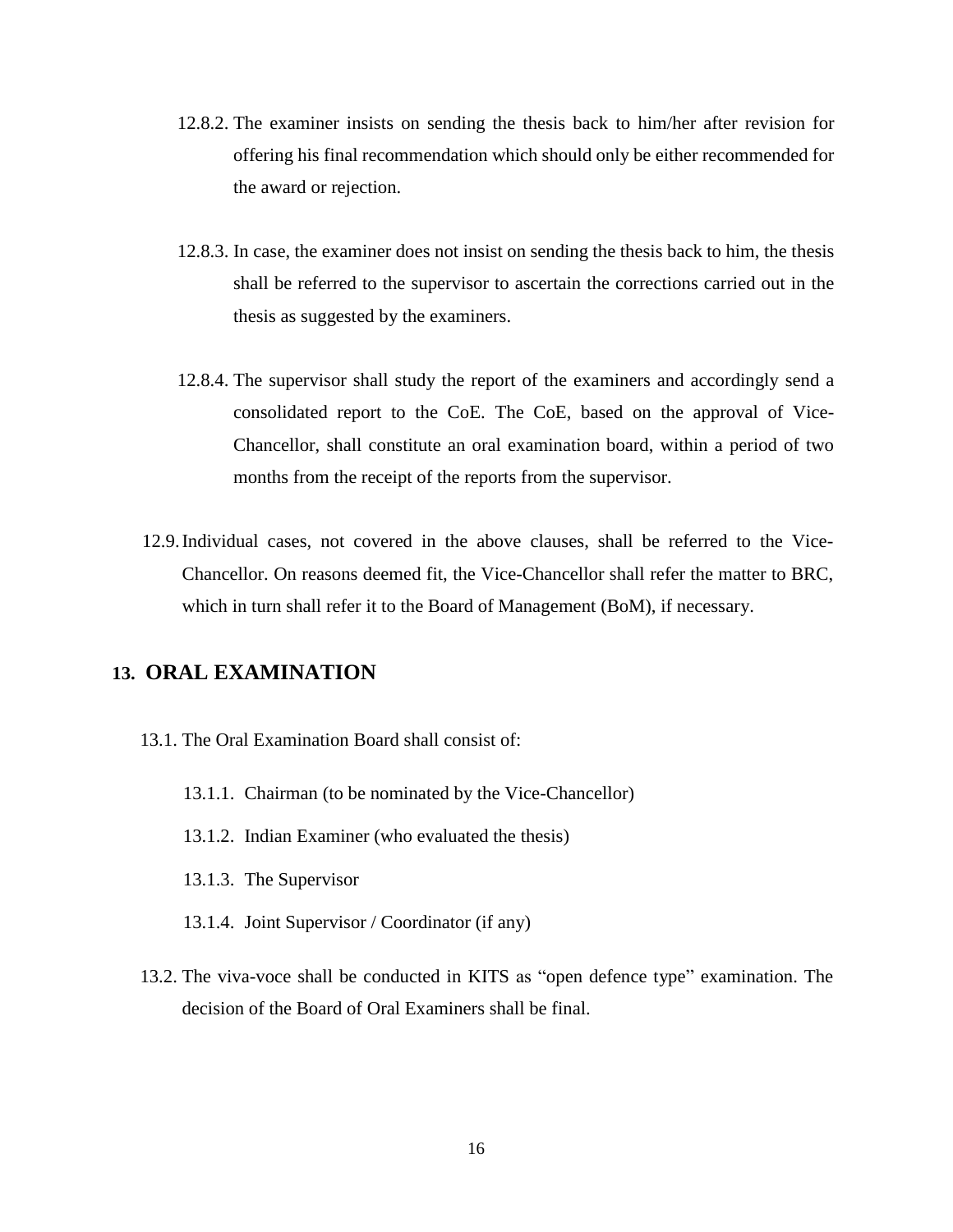### **14. AWARD OF Ph.D. DEGREE**

If the Board constituted for oral examination recommends, the candidate will be awarded Ph.D. degree with the approval of BoM.

### **15. PUBLICATION OF THESIS**

- 15.1. Papers arising out of the thesis may be published by the candidate.
- 15.2. The thesis as a whole shall not be published by the candidate without the specific approval of the competent authority.
- 15.3. The abstract of the thesis will be uploaded on to the internet by CoE.
- 15.4. The same copy of the thesis in CD ROM duly certified by the Research Supervisor shall also be submitted to the office of Academic Research immediately for depository with UGC and uploading in INFLIBNET.

### **16. THE ACT OF PLAGIARISM**

- 16.1. In the case of research scholars, who have copied a dissertation / thesis / book for Ph.D. degree, his / her thesis shall be forfeited and his / her research registration shall be terminated in KITS and also he / she shall be debarred to register for any other programme in this institution.
- 16.2. For the abetment of above mentioned action, the recognition of his / her supervisor shall be withdrawn for a period of 5 years and he / she shall be debarred from guiding the research scholars for any research programme in KITS for 5 years.